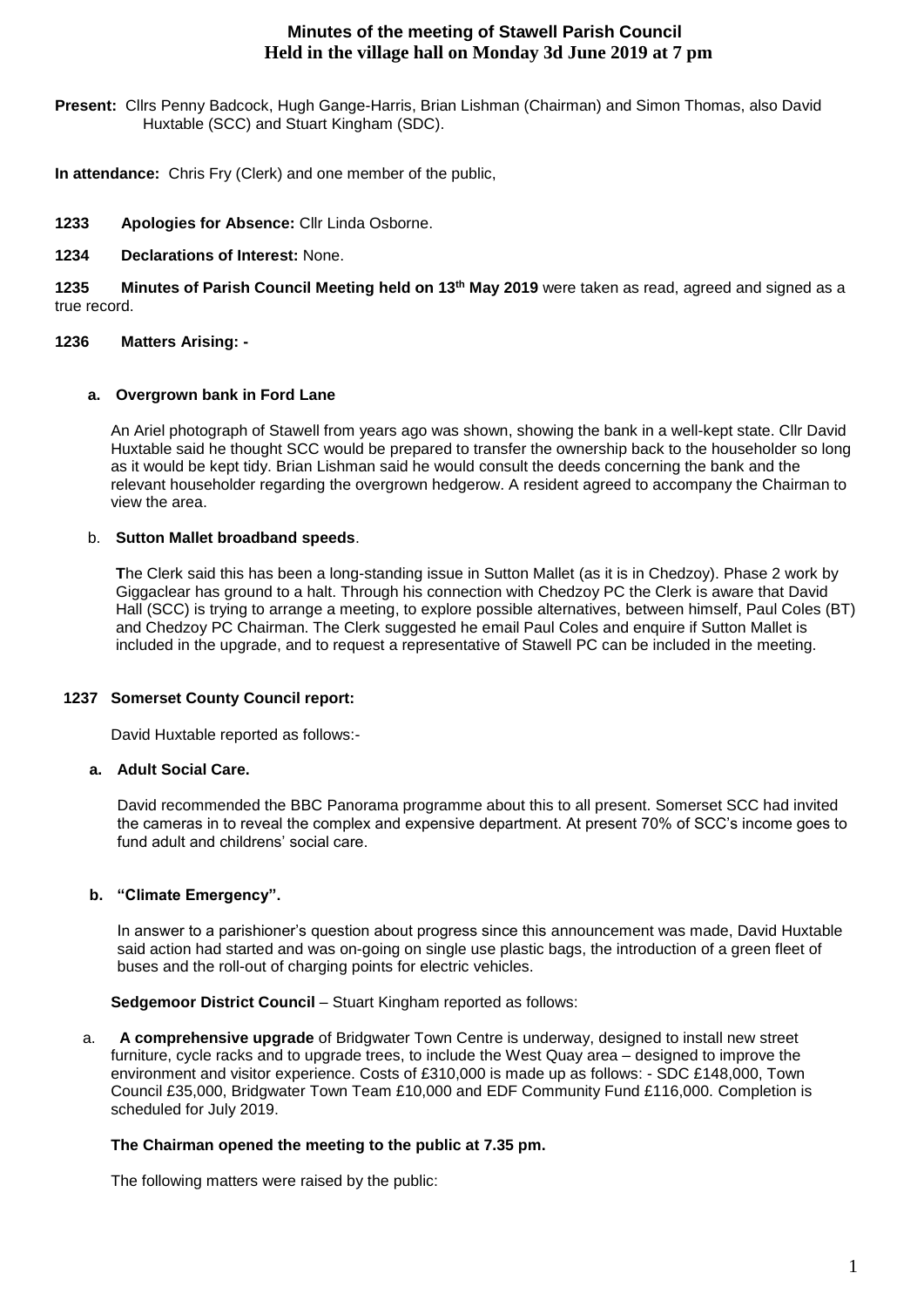#### a. **Agenda and Minutes.**

It was pointed out that the agenda for tonight's meeting and minutes of the last one were not on the website. With the webmaster on holiday it had not been possible to post these before the meeting (which was only three weeks since the last one), and that, in any event, legal requirements had been satisfied with them being placed on the notice board. Gratitude was expressed to the webmaster for all his voluntary work.

#### b. **Village Hall Grant.**

A question was put enquiring if the Parish Council had consulted parishioners before granting the assistance to the village hall to help in covering the cost of necessary kitchen refurbishment. It was pointed out that the grant was just a minor part of the overall cost of circa £22,500 with the bulk of the cost being covered by a grant from Viridor, a condition of which was that outside funding to cover 10% was available elsewhere. It was mentioned that the hall committee itself was funding the electrical upgrade (£3000) from phase 1 to phase 3, and that the upgrade was needed to bring the facility in line with current health and safety regulations.

Cllr Penny Badcock said she considered it was a fundamental function of the parish council to do what they thought best on behalf of the parishioners. The Chairman said it was up to the hall committee to ensure value is maximised, and he was advised by Simon Thomas that this was indeed the case

#### c. **Titles of the various annual meetings.**

The fact that the titles of the annual meetings varied so very little, was raised.

#### **The Chairman closed the meeting to public discussion at 7.50 pm.**

#### **1238 Financial Matters:**

Two cheques was signed as follows:

 No 400 £120 payee CN Fry (June net salary). No 429 £100 " SDC (uncontested election fee).

 The Clerk reported that a letter of intended financial support had been issued to the hall committee and he read this out.

## **1239 Planning –** No new applications but:-

The Chairman said there were two appeals in progress:

## **a. Land to the South if Goosegreen Farm Sutton Mallet.**

## **b. Wood Lane Farm Stawell.**

#### **1240 Correspondence.**

## **a. Community Speed Watch.**

The Clerk read an email outlining "Auto Speed Watch" – a scheme designed to manage traffic speeds by means of a small gadget attached to a telegraph pole which can record speeds and electronically advise the authorities.

It was felt that community speed watch teams were probably more of a deterrent to speeding vehicles.

b. **Avon and Somerset PCC Newsletter**. The latest one has been received.

## **1241 Matters for report & items for next meeting:**

- a. Overgrown bank in Ford Lane.
- b. Overgrown hedge in Ford Lane.